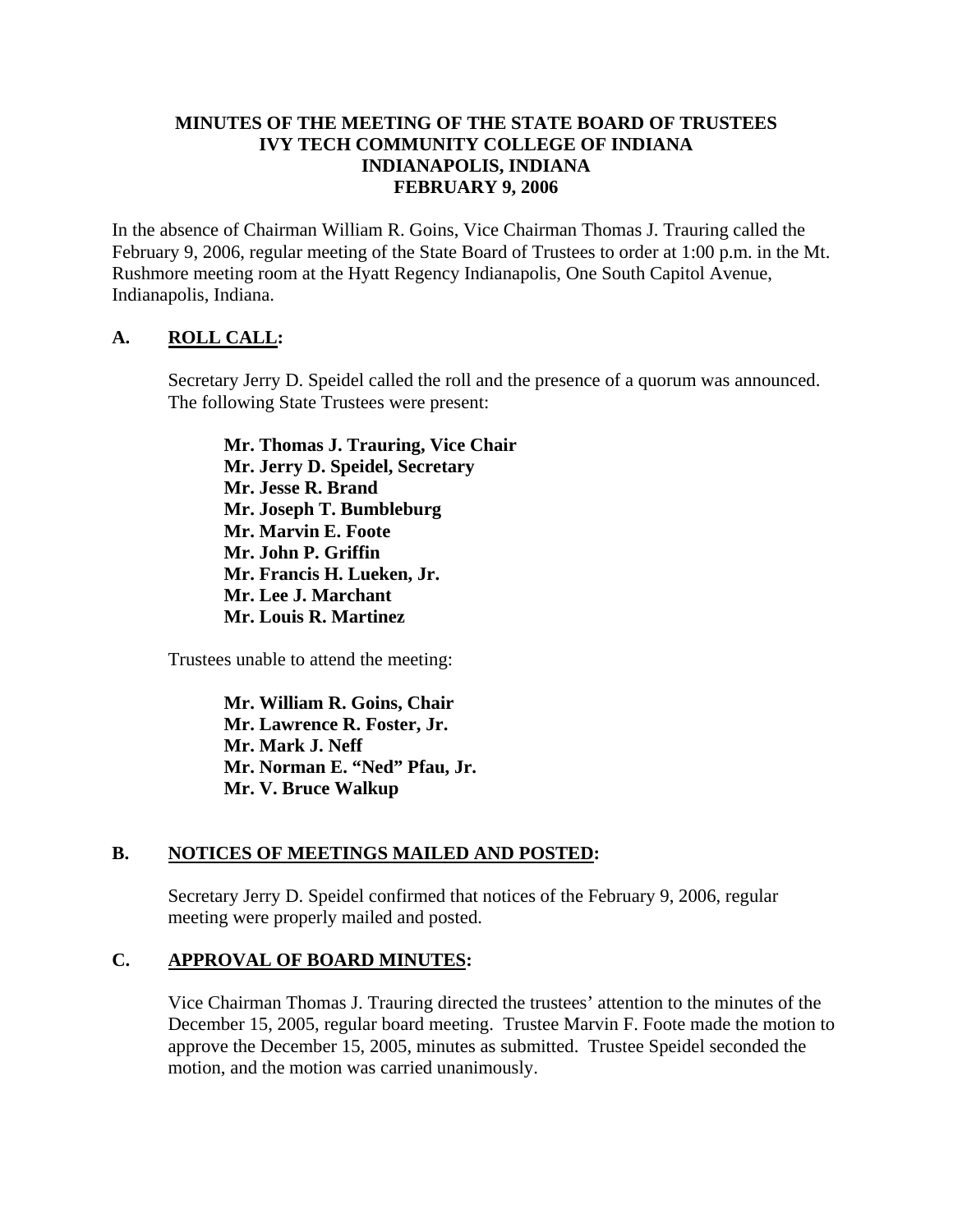#### **D. STATE OF THE COLLEGE:**

Vice Chairman Trauring called on President Gerald I. Lamkin for the **President's Report.**

• President Lamkin called on Vice President for Administration, Bill Morris, for a report on the Region 13 Chancellor Search. Vice President Morris reminded the trustees that Dr. Ty Handy resigned from the College in December to become President of Vermont Technical College and that we have been engaged in a search for a new chancellor in Region 13 since that time. As the Board policy states, the position was posted internally throughout the College and nine candidates responded to that internal posting. The Advisory Search Committee, which included State Trustee Pfau and members of the Region 13 Board of Trustees, interviewed four candidates and recommended that three of them be interviewed by President Lamkin and Executive Vice President Carol D'Amico. A finalist was identified from those interviews. State Trustee Pfau hosted an interview opportunity for other State Trustees at his business last Friday. Vice President Morris assured the trustees that the procedures they adopted in December, 2003, were followed. President Lamkin called on the Region 13 Board Chair, EE Martin, for comments about the finalist, Rita Shourds. Mr. Martin said he was pleased that Ms. Shourds was the finalist for this position. He said that she has been with the College for four years and worked closely with Dr. Handy on the transition to a community college. He said that Trustee Pfau is very excited about Rita's candidacy, and the regional board unanimously recommends her appointment as the chancellor. He added that he felt operations in Sellersburg would continue to run smoothly with Rita at the helm. President Lamkin asked the Board to confirm his nomination of Rita Shourds as the new chancellor for Region 13/Sellersburg, effective tomorrow. Trustee Joseph T. Bumbleburg moved to confirm Rita Shourds' appointment as the Chancellor for Region 13/Sellersburg. Trustee Francis H. Lueken, Jr. seconded the motion, and the motion carried unanimously.

Ms. Shourds said that she appreciated the support of the Board, President Lamkin, Dr. D'Amico, Trustee Pfau, Foundation Director John Hartstern, the Region 13 trustees, and that she was looking forward to the exciting times ahead in Sellersburg. She said that everyone has been supportive of Dr. Handy over the years, and she expects the support to continue as she moves forward with the College.

## **E. TREASURER'S REPORT:**

Vice Chairman Trauring called on Bob Holmes, Vice President for Finance/Treasurer, for the **Treasurer's Report**.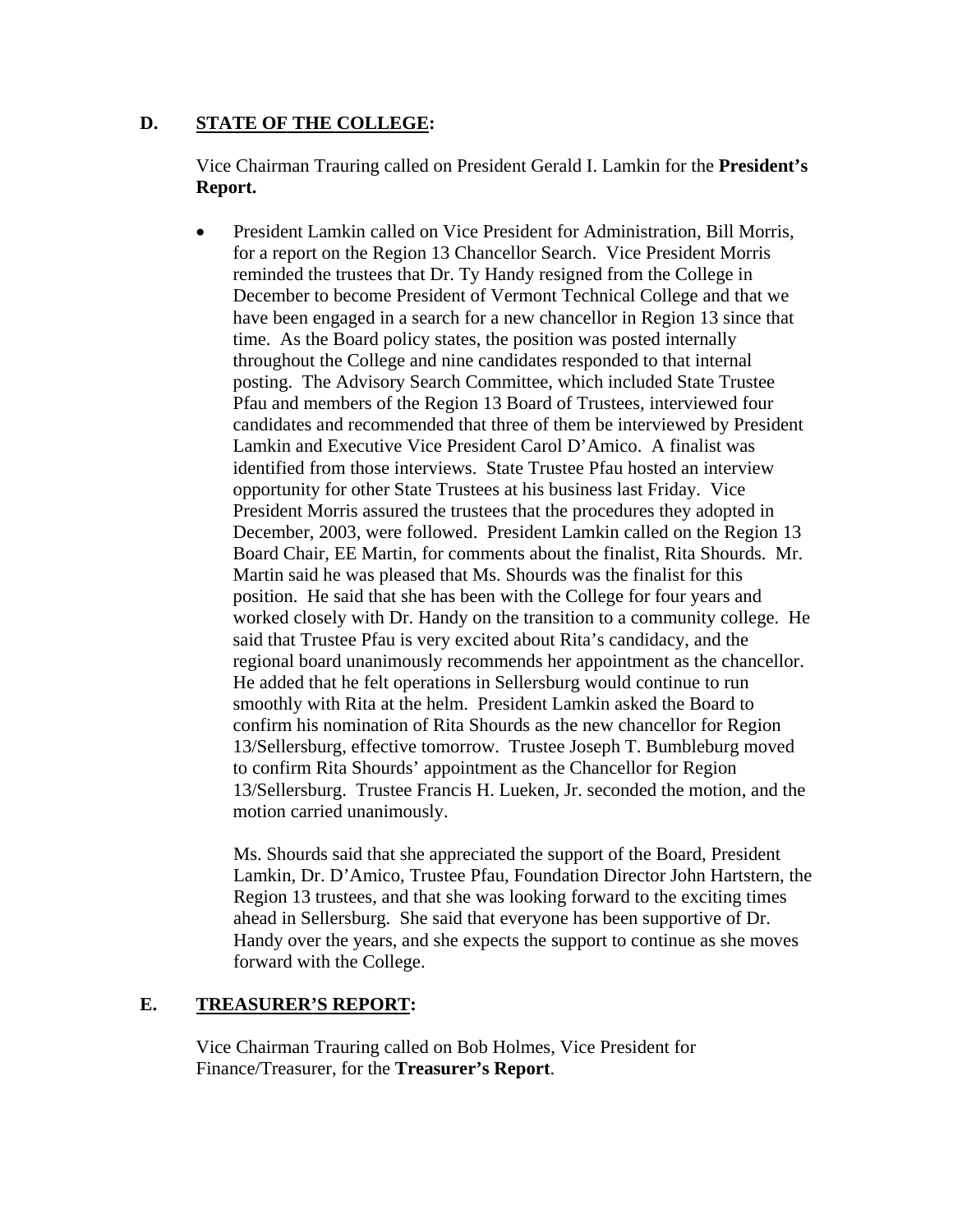• Treasurer Bob Holmes said that we are now past the halfway point of the 2005-06 fiscal year. Through January, revenue is up \$14 million as compared to this time last year. Additional student fee revenue accounts for \$6 million. State appropriations have grown by nearly \$7 million, and the remaining \$1 million comes primarily from investment income. Expenditures have grown by \$11 million as compared to last year. Salary and benefits account for nearly half of the increase, as they have grown \$5.5 million. Other expenses would actually be lower as compared to last year; however, the Integrated Information System computer project is officially underway, and the first check for that project was processed last month for about \$6 million. Even with that large, one-time purchase, revenues have grown by about \$3 million more than expenses across the College this year. The 2004-05 annual report was distributed to the trustees, and Mr. Holmes thanked Jeff Fanter, Executive Assistant for Marketing Communications/Media Relations, and his staff for designing and printing the report. Mr. Holmes reported that the College ended the year in solid financial shape with net assets totaling \$225 million. He then directed the trustees to a 5 and 10-year comparison table in their Board booklet. He pointed out that ten years ago, student fee revenue was \$33.8 million; this year, it is \$110 million. State appropriations grew from \$65 million to \$139 million. Auxiliary revenue, primarily the bookstores, grew from \$9 million to \$25 million. Those increases have allowed us to spend more money in the instructional area. For example, in 1994-95, we spent \$49 million for instructional purposes and in 2004-05 that has grown to \$131 million. Forty percent of expenditures are now going to instruction as a result of this concentrated effort to allocate more of the funds for instructional purposes. Academic support has remained at about the same percentage over this 10-year period. The amount of outstanding debt has increased from \$43 million to \$178 million, headcount students have grown from 62,000 to 106,000, and FTE has grown from 20,000 to 42,500 between 1994-95 and 2004-05. The budget hearings for the 2006-07 budget have been scheduled on March 27 and March 29, 2006, in Indianapolis. In addition, a catch-up date has been scheduled following the Board meeting on April 13 in Richmond. Mr. Holmes said that he and President Lamkin and others will be going to New York in May to meet with the rating agencies and bond insurance companies to support the bond sale for Marion, Madison, and possibly Valparaiso Phase 2. Vice President Holmes called for questions, and there were none. Trustee Foote moved that the Treasurer's Report be approved. Trustee Jesse R. Brand seconded the motion, and the motion carried unanimously.

## **F. COMMITTEE REPORTS:**

**Item 1** Reporting for the **Executive Committee**, Vice Chairman Trauring reported that the Executive Committee met on January 12, 2006, and that the trustees had already received a memorandum summarizing those discussions.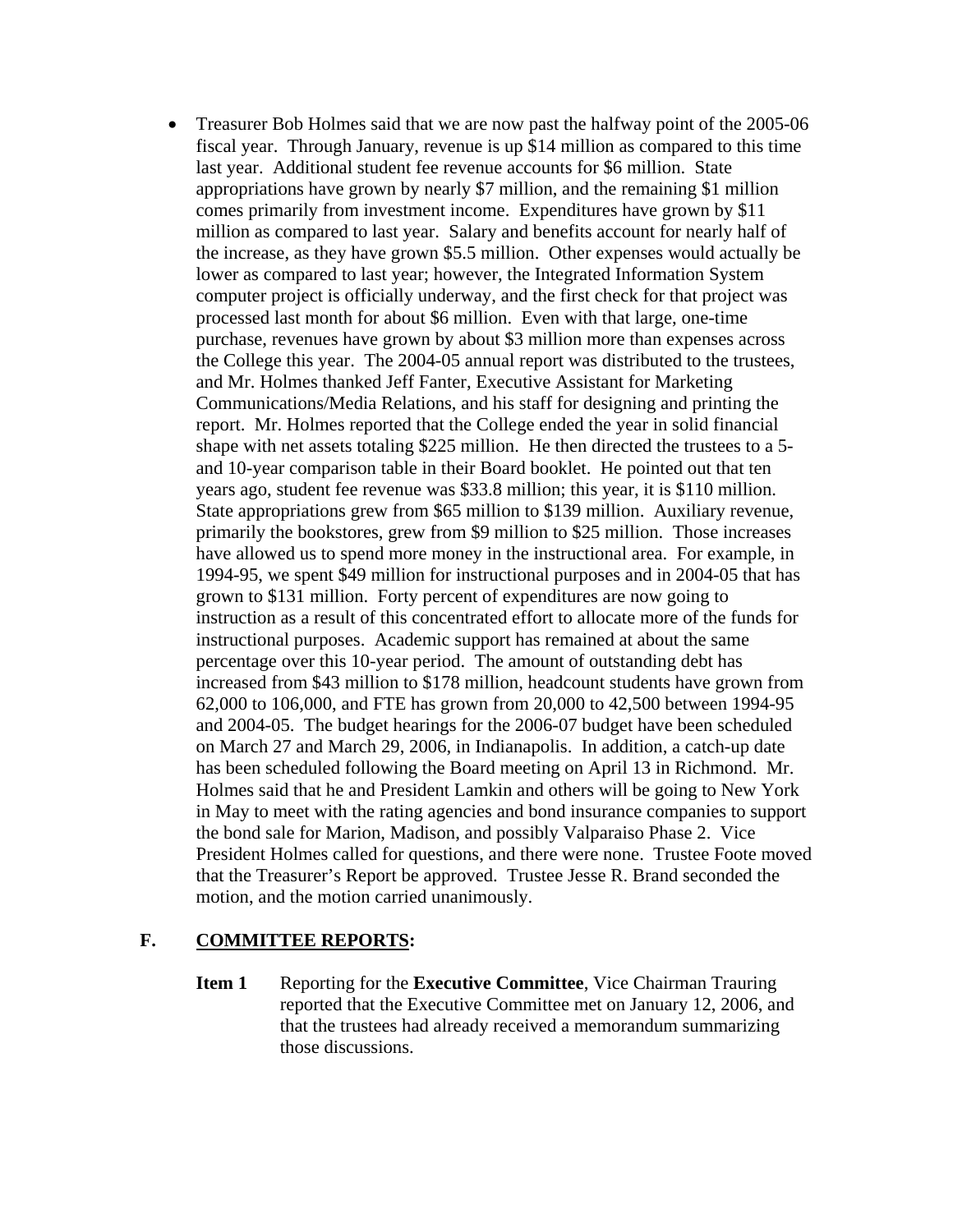**Item 2** Vice Chairman Trauring suggested that the Board consider the following 3 resolutions from the Budget and Finance Committee as a single consent action. With the Board fully apprised of each proposed resolution, Trustee Jerry D. Speidel moved that the 3 resolutions be adopted. Those resolutions are delineated as follows:

# **Resolution Number 2006-1, Approval to Purchase Furniture for the**

**Valparaiso New Construction Project, Region 1**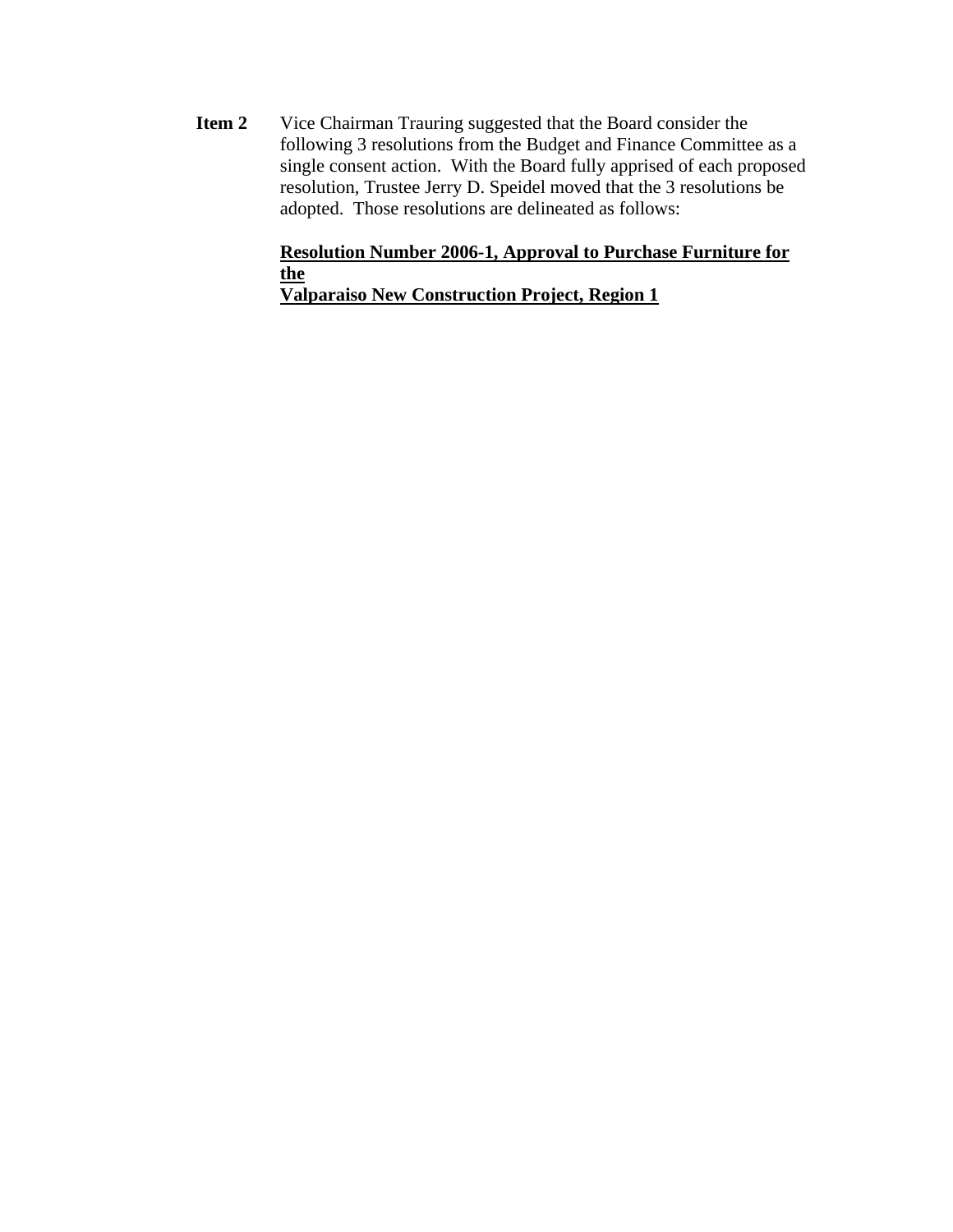## **Resolution Number 2006-2, Approval of a Contract for Custodial Services, Region 8**

## **Resolution Number 2006-3, Approval to Purchase Furniture for the New Academic Building, Phase II, Region 12**

Trustee Foote seconded the motion to approve the above 3 resolutions, and the motion carried unanimously.

Trustee Speidel also reminded the trustees that they are invited to attend the budget hearings on March 27 and 29, 2006, in Indianapolis; and on April 13 following the Board meeting in Richmond.

- **Item 3** Vice Chairman Trauring called upon Trustee Louis R. Martinez to give the **Planning and Education Committee** Report. With the Board fully apprised of the proposed resolution, Trustee Martinez moved that **Resolution Number 2006-4, Approval of New Programs,** be approved. Trustee Lueken seconded the motion, and the motion carried unanimously.
- **Item 4** Vice Chairman Trauring suggested that the Board consider the following 2 resolutions from the Buildings, Grounds, and Capital Committee as a single consent action. With the Board fully apprised of each proposed resolution, Trustee John P. Griffin moved that the 2 resolutions be adopted. Those resolutions are delineated as follows:

# **Resolution Number 2006-5, Authorization to Acquire the Holman Elementary School in Peru, Region 5**

#### **Resolution Number 2006-6, Approval of a Technical Amendment to Resolution 2004-30 for the Approval of an Architectural Firm for the Marion New Construction Project, Region 6**

Trustee Martinez seconded the motion to approve the above 2 resolutions, and the motion carried unanimously.

At this time during the regular meeting, Vice Chairman Trauring called a public hearing for the consideration and awarding of a Public Works contract for the two technology contracts for the Valparaiso Phase 1 new construction project, Region 1. Trustee Griffin moved that Resolution Number 2006-7 for the awarding of two technology contracts for the Valparaiso Phase 1 new construction project in Valparaiso be approved. Trustee Foote seconded the motion. Vice Chairman Trauring asked if anyone in attendance had anything to present to the Board regarding this Resolution, and no one came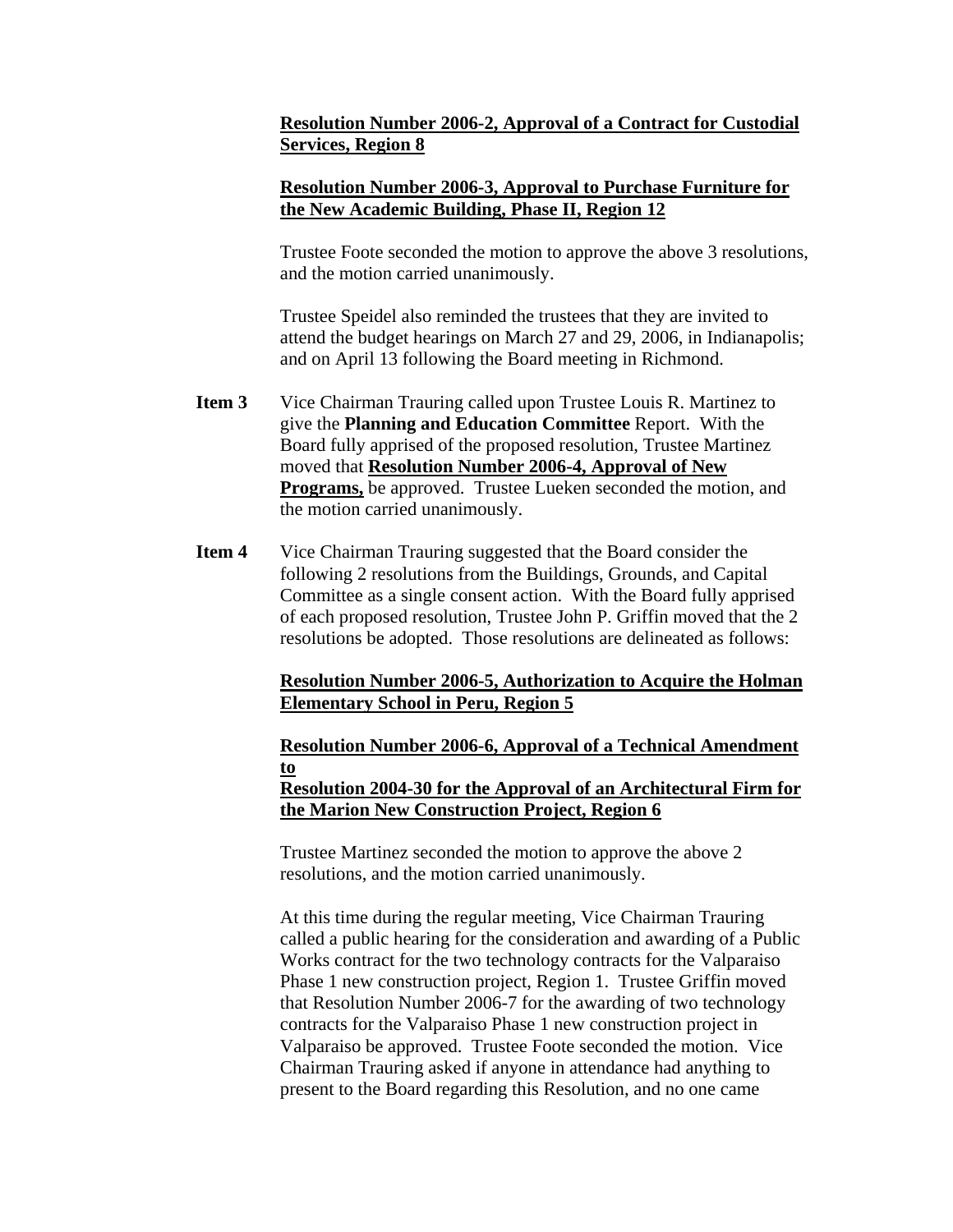forward. Vice Chairman Trauring called for a vote to approve **Resolution Number 2006-7, Approval of Two Technology Contracts for the Valparaiso Phase 1 New Construction Project, Region 1,** and the motion carried unanimously.

**Item 5** Vice Chairman Trauring called upon Trustee Bumbleburg to give the **Audit Committee Report**. Trustee Bumbleburg said there were no action items to be brought forth at this time.

# **G. OLD BUSINESS:**

Vice Chairman Trauring called for old business, and there was none.

# **H. NEW BUSINESS:**

Vice Chairman Trauring called for new business.

- Vice Chairman Trauring said that the Board had considered a proposed resolution seeking assistance from the Commission for Higher Education. The trustees decided to refer this resolution to legal counsel. It is anticipated that this proposed resolution will be addressed during a special board meeting to be called in the near future. Vice Chairman Trauring reported that this information had been shared with Dr. D'Amico. He added that the Board is not trying to delay action on this resolution—they want to make sure they are doing the right thing.
- Trustee Lueken said that if the only amendment to both the state and regional trustee by-laws was to recognize the change in the College's name, then he was prepared to move that the by-laws be amended. External Counsel Paul Sinclair confirmed that this was the only change. Trustee Brand seconded the motion to amend the by-laws to reflect the name of the College as Ivy Tech Community College of Indiana, and the motion carried unanimously.